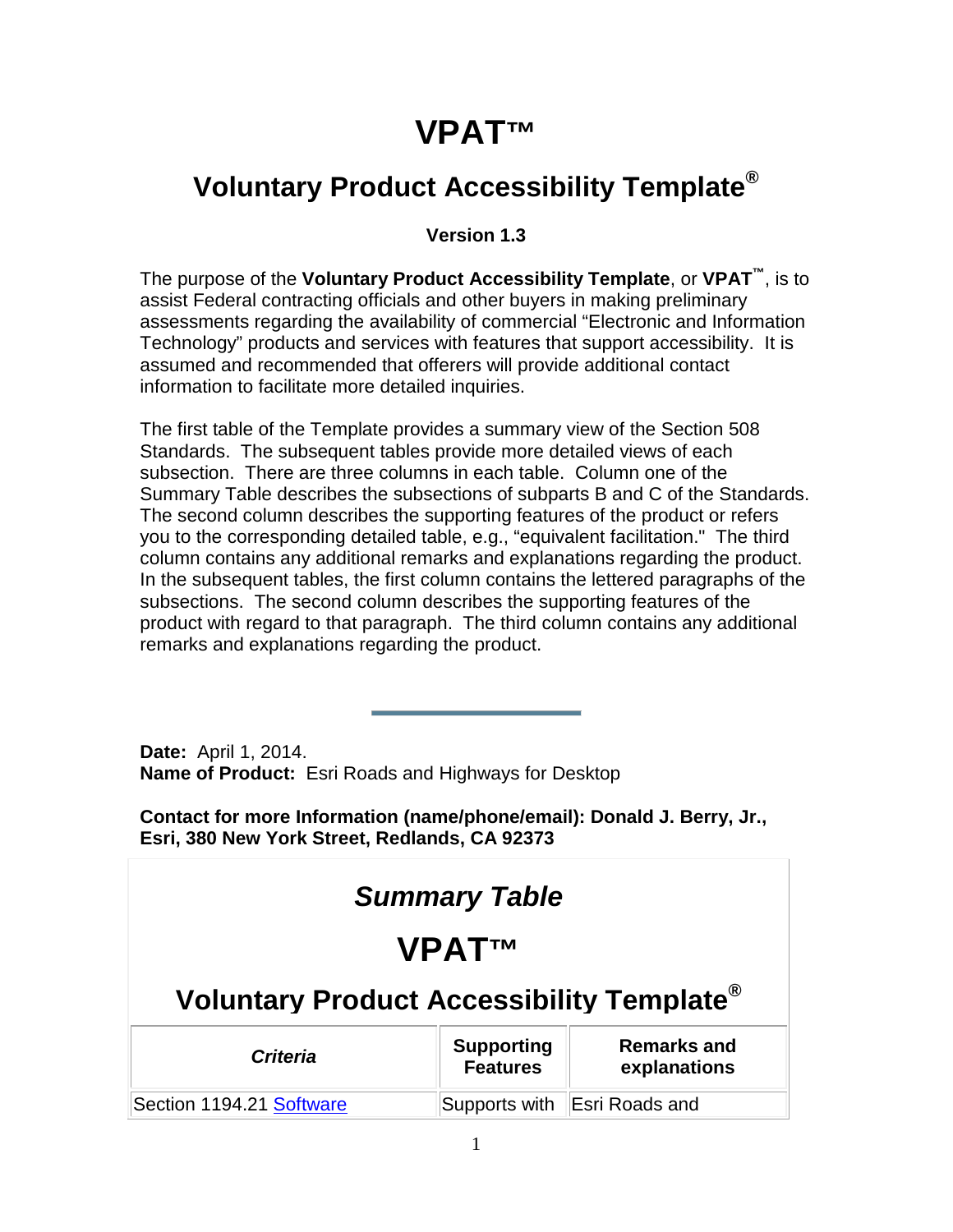| <b>Applications and Operating Systems exceptions</b>                         |                                                                                           | <b>Highways for Desktop</b><br>contain tools that support<br>Section 508 compliant<br>applications, and nothing<br>in the programs would<br>prevent applications used<br>with them from being<br>Section 508 compliant,<br>except for limitations<br>noted in the remarks and<br>explanations in Sections<br>1194.21, 1194.31, and<br>1194.41 below. |
|------------------------------------------------------------------------------|-------------------------------------------------------------------------------------------|------------------------------------------------------------------------------------------------------------------------------------------------------------------------------------------------------------------------------------------------------------------------------------------------------------------------------------------------------|
| Section 1194.22 Web-based<br>Internet Information and<br><b>Applications</b> | N/A                                                                                       |                                                                                                                                                                                                                                                                                                                                                      |
| Section 1194.23<br><b>Telecommunications Products</b>                        | N/A                                                                                       |                                                                                                                                                                                                                                                                                                                                                      |
| Section 1194.24 Video and Multi-<br>media Products                           | N/A                                                                                       |                                                                                                                                                                                                                                                                                                                                                      |
| Section 1194.25 Self-Contained,<br><b>Closed Products</b>                    | N/A                                                                                       |                                                                                                                                                                                                                                                                                                                                                      |
| Section 1194.26 Desktop and<br><b>Portable Computers</b>                     | N/A                                                                                       |                                                                                                                                                                                                                                                                                                                                                      |
| Section 1194.31 Functional<br>Performance Criteria                           | <b>Supports</b><br>when<br>combined with<br>compatible<br>Assistive<br>Technology<br>(AT) | See detailed response in<br>sections 1194.21,<br>1194.31, and 1194.41<br>below.                                                                                                                                                                                                                                                                      |
| Section 1194.41 Information,<br><b>Documentation and Support</b>             | Supports with<br>exceptions                                                               | See detailed response in<br>sections 1194.21,<br>1194.31, and 1194.41<br>below.                                                                                                                                                                                                                                                                      |

### *Section 1194.21 Software Applications and Operating Systems – Detail*

### **VPAT™**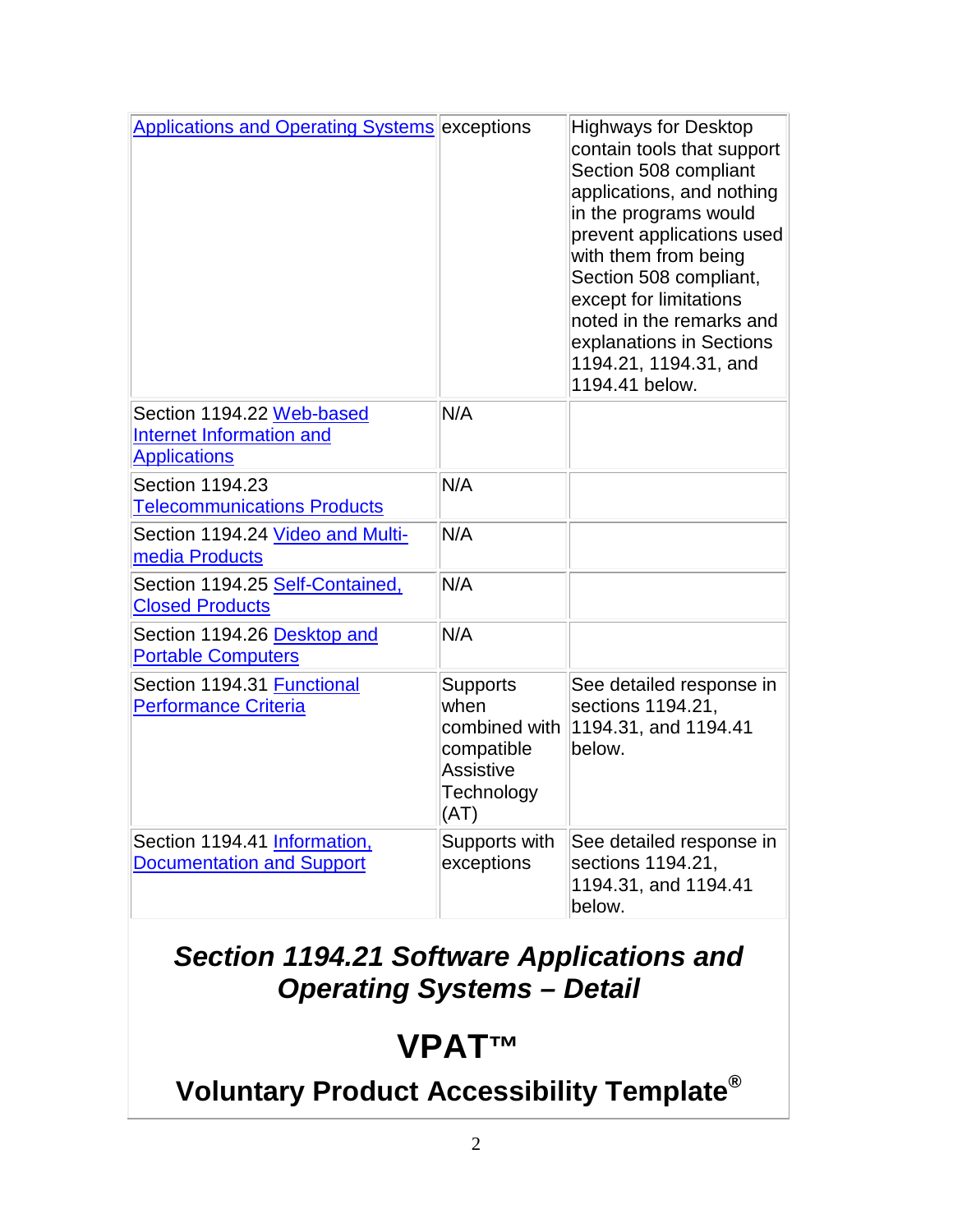| <b>Criteria</b>                                                                                                                                                                                                                                                                                                                                                                                                                                                                                                                                                                                   | <b>Supporting</b><br><b>Features</b>     | <b>Remarks and</b><br>explanations                                                                                                                                                                                                                                                                                                                                                                                                                                                                                                       |
|---------------------------------------------------------------------------------------------------------------------------------------------------------------------------------------------------------------------------------------------------------------------------------------------------------------------------------------------------------------------------------------------------------------------------------------------------------------------------------------------------------------------------------------------------------------------------------------------------|------------------------------------------|------------------------------------------------------------------------------------------------------------------------------------------------------------------------------------------------------------------------------------------------------------------------------------------------------------------------------------------------------------------------------------------------------------------------------------------------------------------------------------------------------------------------------------------|
| (a) When software is designed to<br>run on a system that has a<br>keyboard, product functions shall be<br>executable from a keyboard where<br>the function itself or the result of<br>performing a function can be<br>discerned textually.                                                                                                                                                                                                                                                                                                                                                        | Supports with<br>exceptions              | Not all dialogs provide<br>access through keyboard<br>equivalent. Some<br>geoprocessing dialogs do<br>not let the user "tab"<br>through the options on<br>the dialogs from the<br>keyboard. The mouse<br>must be used.<br>Note: Keyboard<br>alternatives are required<br>only when the function or<br>the result of performing a<br>function can be<br>represented with words.<br><b>Many GIS functions</b><br>(such as drawing lines on<br>the screen) cannot be<br>represented with words<br>and, therefore, no<br>keyboard equivalent |
| (b) Applications shall not disrupt or<br>disable activated features of other<br>products that are identified as<br>accessibility features, where those<br>features are developed and<br>documented according to industry<br>standards. Applications also shall<br>not disrupt or disable activated<br>features of any operating system<br>that are identified as accessibility<br>features where the application<br>programming interface for those<br>accessibility features has been<br>documented by the manufacturer of<br>the operating system and is<br>available to the product developer. | <b>Supports</b>                          | exists for these functions.                                                                                                                                                                                                                                                                                                                                                                                                                                                                                                              |
| (c) A well-defined on-screen<br>indication of the current focus shall<br>be provided that moves among                                                                                                                                                                                                                                                                                                                                                                                                                                                                                             | <b>Supports</b><br>when<br>combined with |                                                                                                                                                                                                                                                                                                                                                                                                                                                                                                                                          |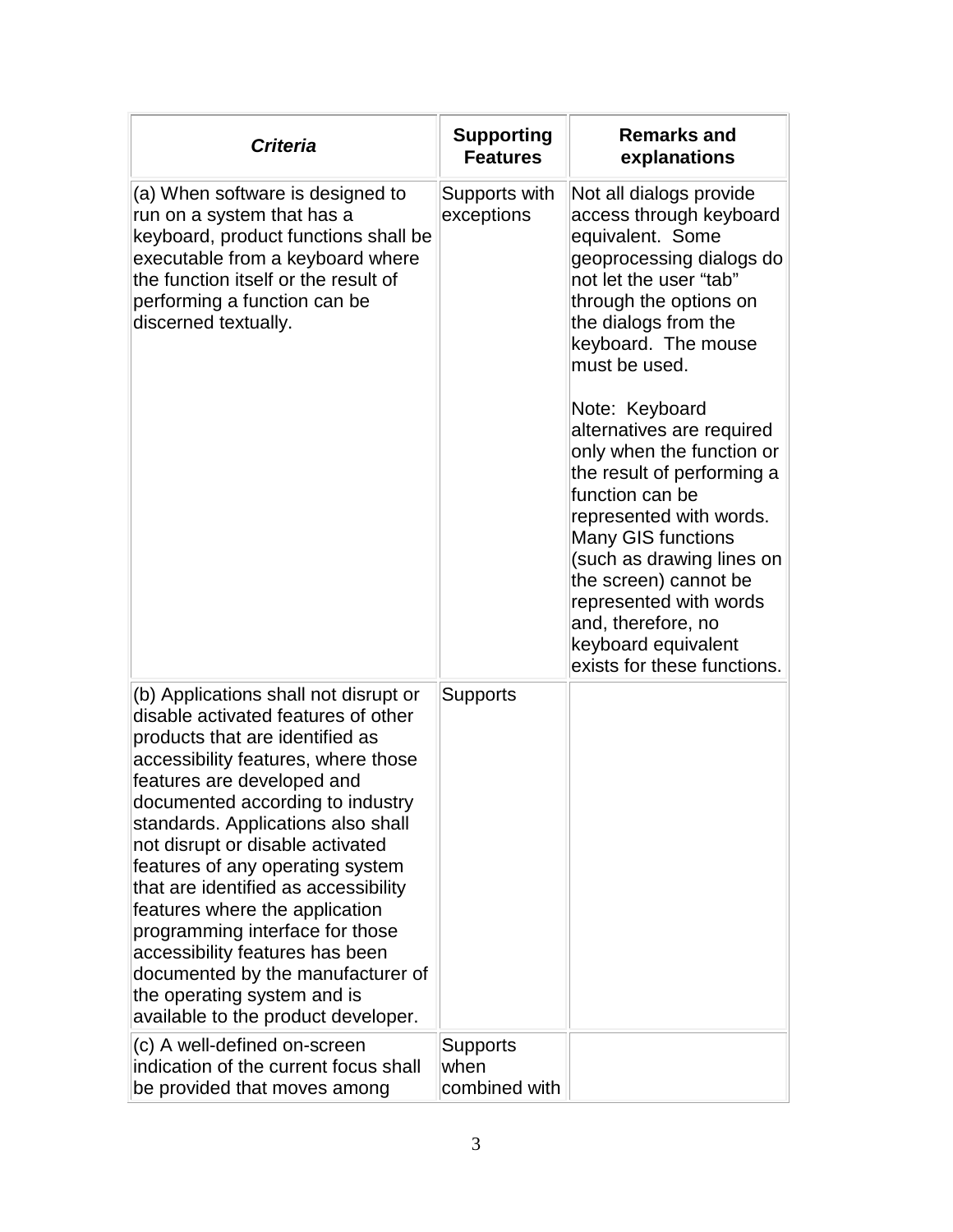| interactive interface elements as the<br>input focus changes. The focus<br>shall be programmatically exposed<br>so that Assistive Technology can<br>track focus and focus changes.                                                                                                                         | compatible<br><b>Assistive</b><br>Technology<br>(AT) |                                                                                                                                                                                                                                                                                                                                                  |
|------------------------------------------------------------------------------------------------------------------------------------------------------------------------------------------------------------------------------------------------------------------------------------------------------------|------------------------------------------------------|--------------------------------------------------------------------------------------------------------------------------------------------------------------------------------------------------------------------------------------------------------------------------------------------------------------------------------------------------|
| (d) Sufficient information about a<br>user interface element including the<br>identity, operation and state of the<br>element shall be available to<br>Assistive Technology. When an<br>image represents a program<br>element, the information conveyed<br>by the image must also be available<br>in text. | Supports with<br>exceptions                          | Information about user<br>interface objects.<br>Because of the dynamic<br>and customizable nature<br>of the items in Esri Roads<br>and Highways for<br>Desktop, applications do<br>not provide sufficient<br>information about the<br>user interface elements<br>to be reliably used with<br>some Assistive<br>Technologies (e.g.,<br>narrator). |
| (e) When bitmap images are used<br>to identify controls, status indicators,<br>or other programmatic elements, the<br>meaning assigned to those images<br>shall be consistent throughout an<br>application's performance.                                                                                  | Supports                                             |                                                                                                                                                                                                                                                                                                                                                  |
| (f) Textual information shall be<br>provided through operating system<br>functions for displaying text. The<br>minimum information that shall be<br>made available is text content, text<br>input caret location, and text<br>attributes.                                                                  | <b>Supports</b>                                      |                                                                                                                                                                                                                                                                                                                                                  |
| (g) Applications shall not override<br>user selected contrast and color<br>selections and other individual<br>display attributes.                                                                                                                                                                          | Supports with<br>exceptions                          | See the VPAT ArcGIS for<br>Desktop and Extensions<br>10.2 document for more<br>information.                                                                                                                                                                                                                                                      |
| (h) When animation is displayed,<br>the information shall be displayable<br>in at least one non-animated<br>presentation mode at the option of<br>the user.                                                                                                                                                | <b>Supports</b>                                      |                                                                                                                                                                                                                                                                                                                                                  |
| (i) Color coding shall not be used as<br>the only means of conveying<br>information, indicating an action,                                                                                                                                                                                                 | <b>Supports</b>                                      |                                                                                                                                                                                                                                                                                                                                                  |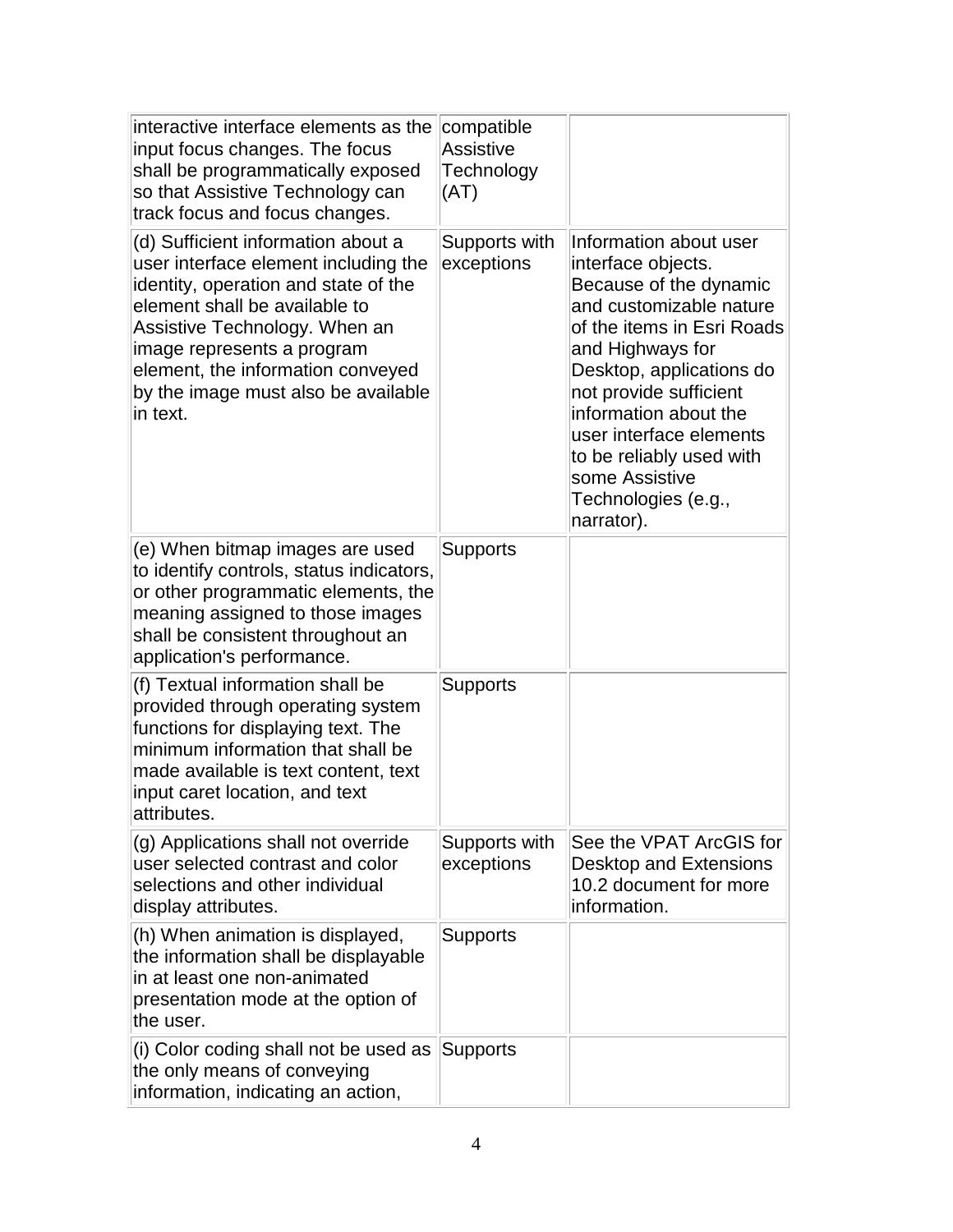| prompting a response, or<br>distinguishing a visual element.                                                                                                                                                                                                     |                 |  |
|------------------------------------------------------------------------------------------------------------------------------------------------------------------------------------------------------------------------------------------------------------------|-----------------|--|
| (j) When a product permits a user to<br>adjust color and contrast settings, a<br>variety of color selections capable of<br>producing a range of contrast levels<br>shall be provided.                                                                            | Supports        |  |
| (k) Software shall not use flashing<br>or blinking text, objects, or other<br>elements having a flash or blink<br>frequency greater than 2 Hz and<br>lower than 55 Hz.                                                                                           | <b>Supports</b> |  |
| (I) When electronic forms are used,<br>the form shall allow people using<br>Assistive Technology to access the<br>information, field elements, and<br>functionality required for completion<br>and submission of the form,<br>including all directions and cues. | Supports        |  |

#### *Section 1194.22 Web-based Internet*

### *information and applications – Detail*

### **VPAT™**

| <b>Criteria</b>                                                                                                                                             | <b>Supporting</b><br><b>Features</b> | <b>Remarks and</b><br>explanations |
|-------------------------------------------------------------------------------------------------------------------------------------------------------------|--------------------------------------|------------------------------------|
| (a) A text equivalent for every non-<br>text element shall be provided (e.g.,<br>via "alt", "longdesc", or in element<br>content).                          | N/A                                  |                                    |
| (b) Equivalent alternatives for any<br>multimedia presentation shall be<br>synchronized with the presentation.                                              | N/A                                  |                                    |
| $(c)$ Web pages shall be designed so<br>that all information conveyed with<br>color is also available without color,<br>for example from context or markup. | N/A                                  |                                    |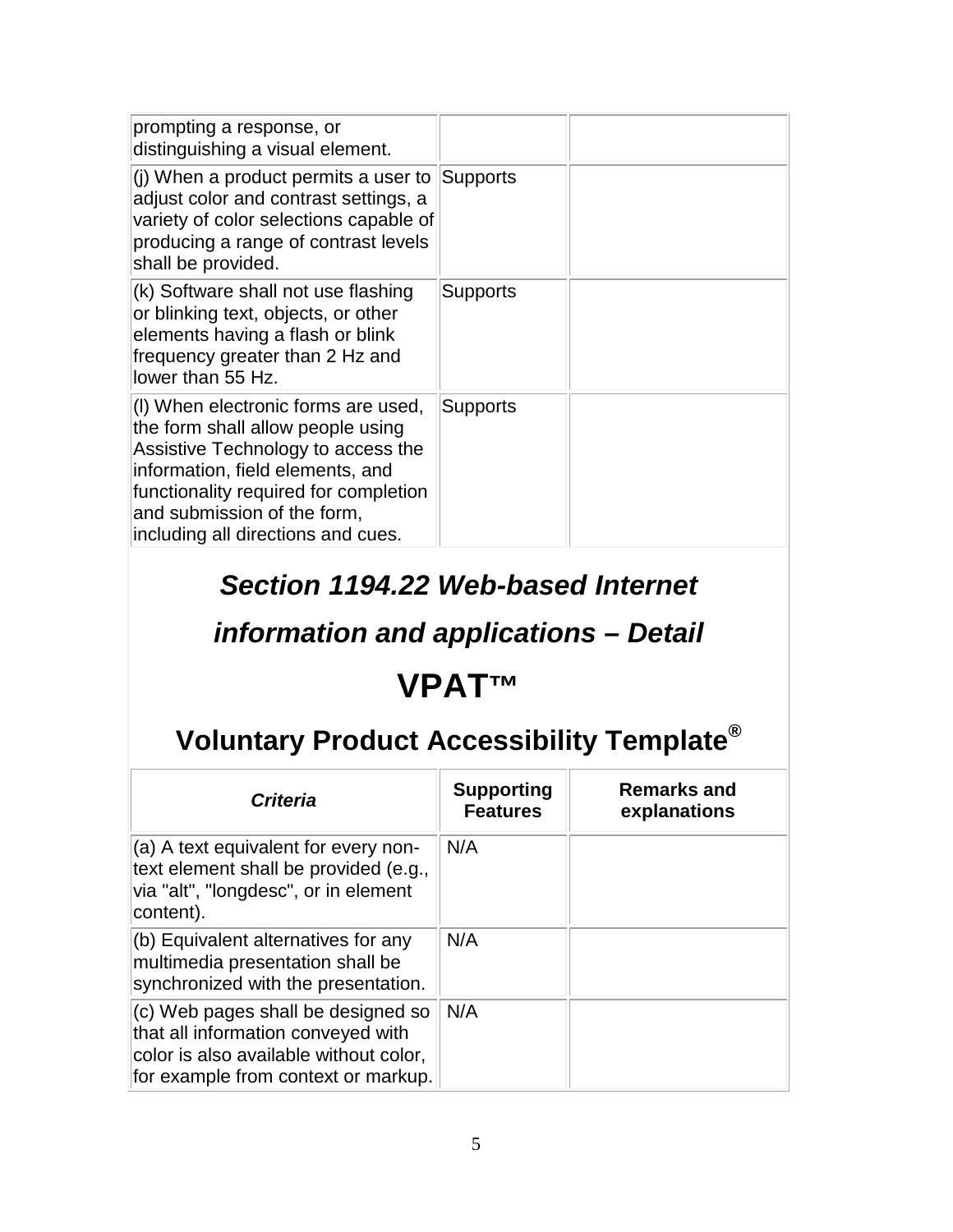| (d) Documents shall be organized<br>so they are readable without<br>requiring an associated style sheet.                                                                                                                                                                                                                 | N/A |  |
|--------------------------------------------------------------------------------------------------------------------------------------------------------------------------------------------------------------------------------------------------------------------------------------------------------------------------|-----|--|
| (e) Redundant text links shall be<br>provided for each active region of a<br>server-side image map.                                                                                                                                                                                                                      | N/A |  |
| (f) Client-side image maps shall be<br>provided instead of server-side<br>image maps except where the<br>regions cannot be defined with an<br>available geometric shape.                                                                                                                                                 | N/A |  |
| (g) Row and column headers shall<br>be identified for data tables.                                                                                                                                                                                                                                                       | N/A |  |
| (h) Markup shall be used to<br>associate data cells and header<br>cells for data tables that have two or<br>more logical levels of row or column<br>headers.                                                                                                                                                             | N/A |  |
| (i) Frames shall be titled with text<br>that facilitates frame identification<br>and navigation                                                                                                                                                                                                                          | N/A |  |
| (j) Pages shall be designed to avoid<br>causing the screen to flicker with a<br>frequency greater than 2 Hz and<br>lower than 55 Hz.                                                                                                                                                                                     | N/A |  |
| (k) A text-only page, with equivalent<br>information or functionality, shall be<br>provided to make a web site comply<br>with the provisions of this part, when<br>compliance cannot be accomplished<br>in any other way. The content of the<br>text-only page shall be updated<br>whenever the primary page<br>changes. | N/A |  |
| (I) When pages utilize scripting<br>languages to display content, or to<br>create interface elements, the<br>information provided by the script<br>shall be identified with functional<br>text that can be read by Assistive<br>Technology.                                                                              | N/A |  |
| (m) When a web page requires that<br>an applet, plug-in or other                                                                                                                                                                                                                                                         | N/A |  |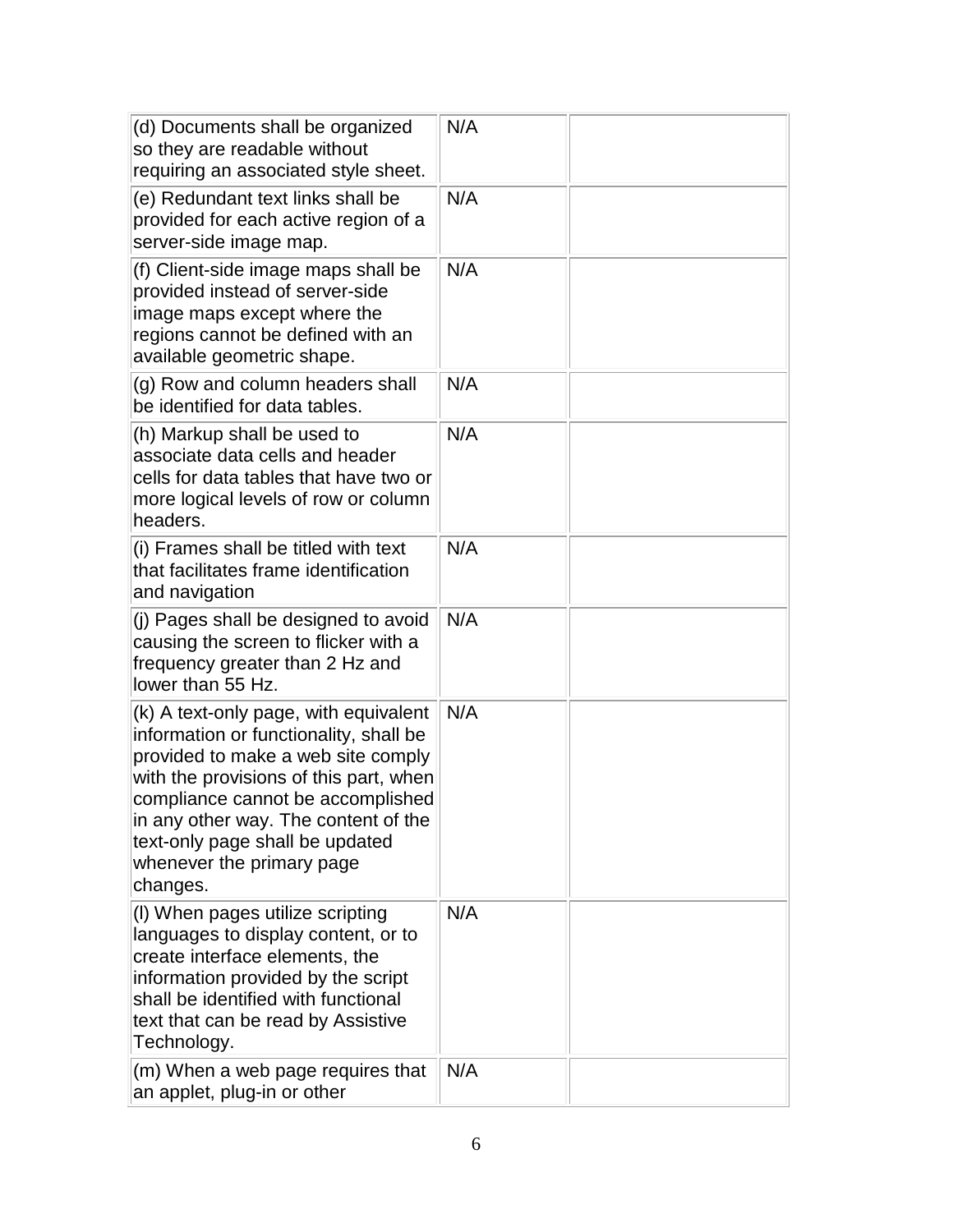| application be present on the client<br>system to interpret page content,<br>the page must provide a link to a<br>plug-in or applet that complies with<br>§1194.21(a) through (I).                                                                                                              |     |  |
|-------------------------------------------------------------------------------------------------------------------------------------------------------------------------------------------------------------------------------------------------------------------------------------------------|-----|--|
| (n) When electronic forms are<br>designed to be completed on-line,<br>the form shall allow people using<br>Assistive Technology to access the<br>information, field elements, and<br>functionality required for completion<br>and submission of the form,<br>including all directions and cues. | N/A |  |
| (o) A method shall be provided that<br>permits users to skip repetitive<br>navigation links.                                                                                                                                                                                                    | N/A |  |
| (p) When a timed response is<br>required, the user shall be alerted<br>and given sufficient time to indicate<br>more time is required.                                                                                                                                                          | N/A |  |

Note to 1194.22: The Board interprets paragraphs (a) through (k) of this section as consistent with the following priority 1 Checkpoints of the Web Content Accessibility Guidelines 1.0 (WCAG 1.0) (May 5 1999) published by the Web Accessibility Initiative of the World Wide Web Consortium: Paragraph (a) - 1.1, (b) - 1.4, (c) - 2.1, (d) - 6.1, (e) - 1.2, (f) - 9.1, (g) - 5.1, (h) - 5.2, (i) - 12.1, (j) - 7.1, (k) - 11.4.

#### *Section 1194.23 Telecommunications Products – Detail* **VPAT™ Voluntary Product Accessibility Template® Criteria Supporting Features Remarks and explanations** (a) Telecommunications products or systems which provide a function allowing voice communication and N/A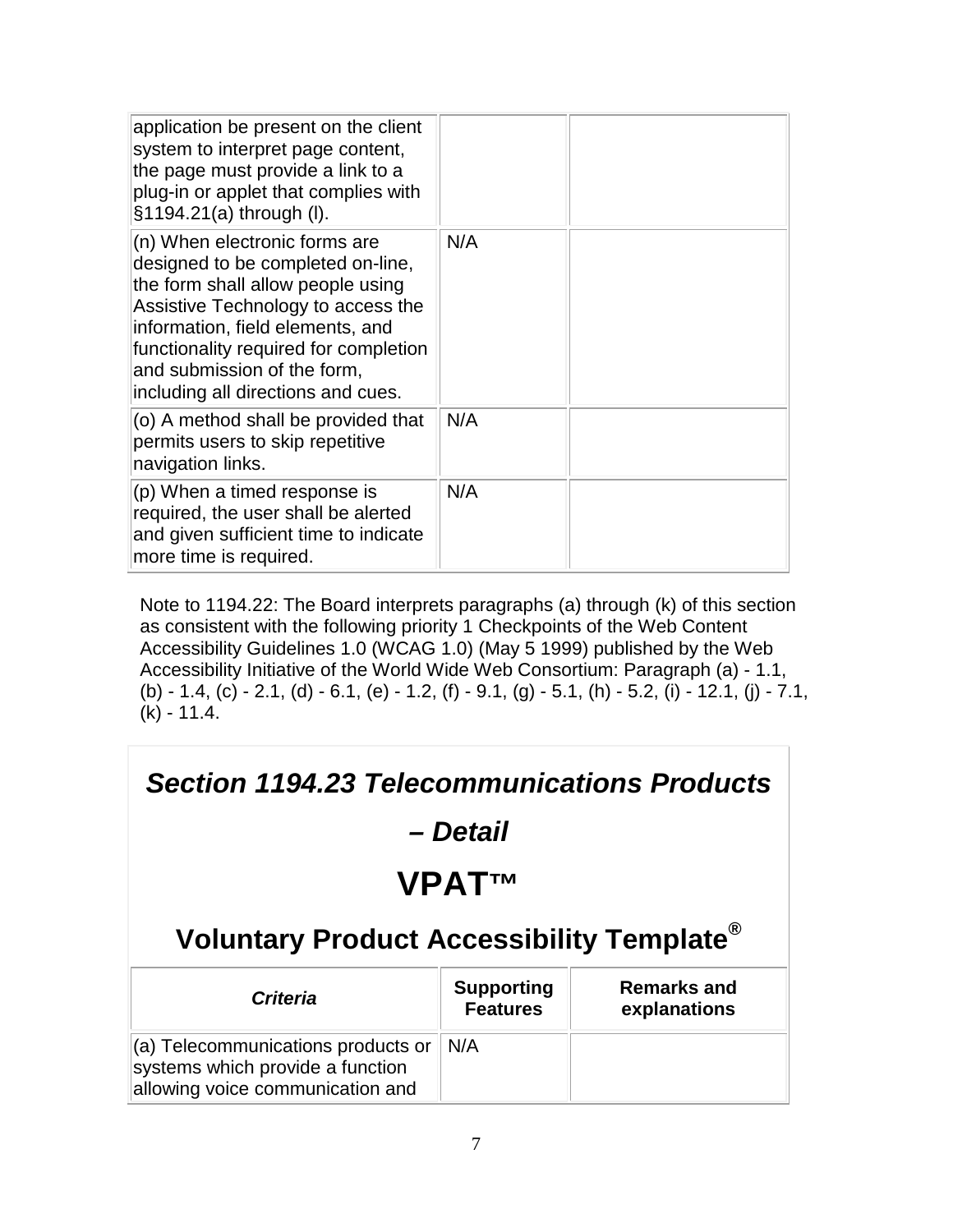| which do not themselves provide a<br>TTY functionality shall provide a<br>standard non-acoustic connection<br>point for TTYs. Microphones shall<br>be capable of being turned on and<br>off to allow the user to intermix<br>speech with TTY use.                                                                                           |     |  |
|---------------------------------------------------------------------------------------------------------------------------------------------------------------------------------------------------------------------------------------------------------------------------------------------------------------------------------------------|-----|--|
| (b) Telecommunications products<br>which include voice communication<br>functionality shall support all<br>commonly used cross-manufacturer<br>non-proprietary standard TTY signal<br>protocols.                                                                                                                                            | N/A |  |
| (c) Voice mail, auto-attendant, and<br>interactive voice response<br>telecommunications systems shall<br>be usable by TTY users with their<br>TTYs.                                                                                                                                                                                         | N/A |  |
| (d) Voice mail, messaging, auto-<br>attendant, and interactive voice<br>response telecommunications<br>systems that require a response<br>from a user within a time interval,<br>shall give an alert when the time<br>interval is about to run out, and shall<br>provide sufficient time for the user to<br>indicate more time is required. | N/A |  |
| (e) Where provided, caller<br>identification and similar<br>telecommunications functions shall<br>also be available for users of TTYs,<br>and for users who cannot see<br>displays.                                                                                                                                                         | N/A |  |
| (f) For transmitted voice signals,<br>telecommunications products shall<br>provide a gain adjustable up to a<br>minimum of 20 dB. For incremental<br>volume control, at least one<br>intermediate step of 12 dB of gain<br>shall be provided.                                                                                               | N/A |  |
| (g) If the telecommunications<br>product allows a user to adjust the<br>receive volume, a function shall be<br>provided to automatically reset the                                                                                                                                                                                          | N/A |  |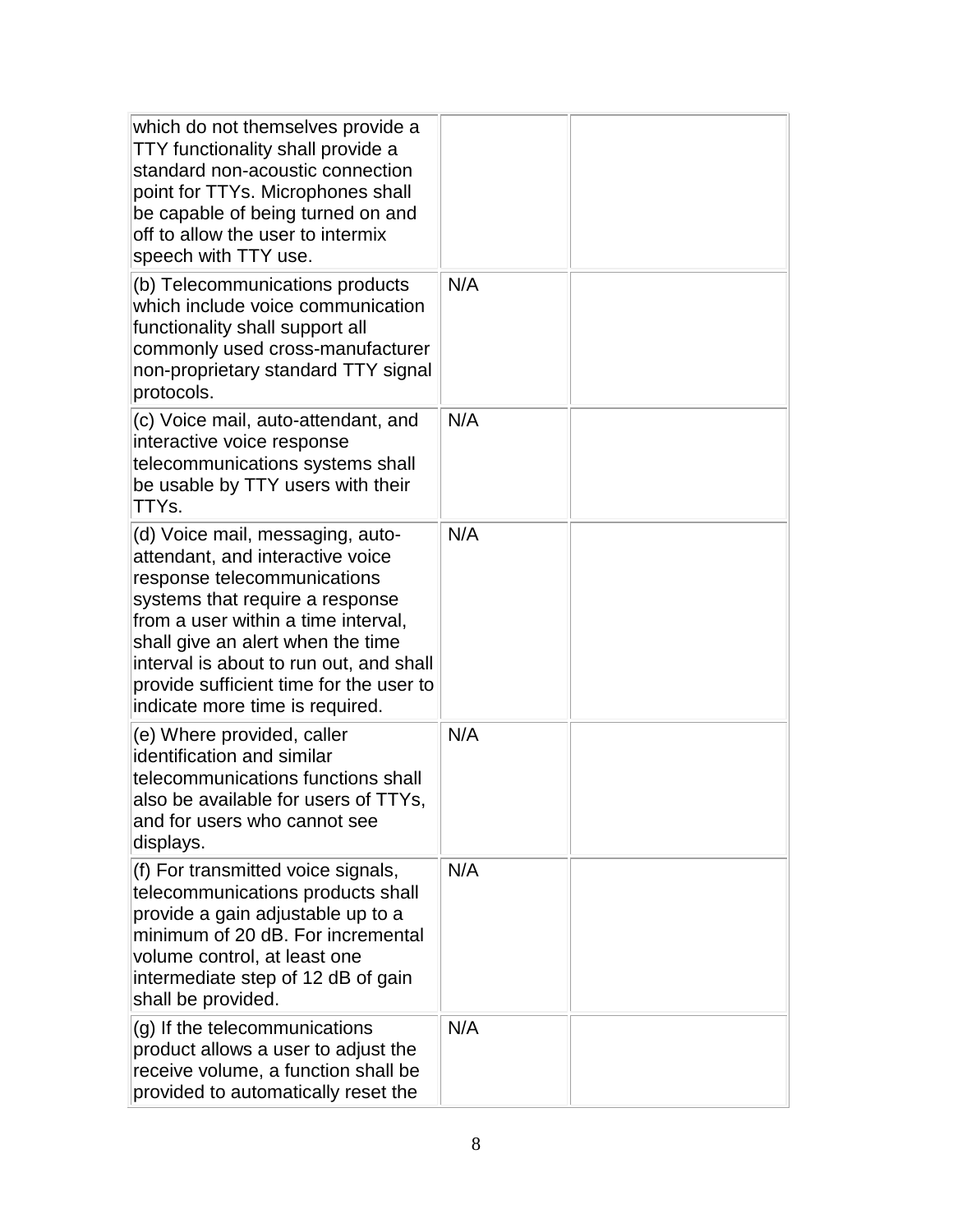| volume to the default level after<br>every use.                                                                                                                                                                                                                                                                                                                                                                                                                                                               |     |  |
|---------------------------------------------------------------------------------------------------------------------------------------------------------------------------------------------------------------------------------------------------------------------------------------------------------------------------------------------------------------------------------------------------------------------------------------------------------------------------------------------------------------|-----|--|
| (h) Where a telecommunications<br>product delivers output by an audio<br>transducer which is normally held up<br>to the ear, a means for effective<br>magnetic wireless coupling to<br>hearing technologies shall be<br>provided.                                                                                                                                                                                                                                                                             | N/A |  |
| (i) Interference to hearing<br>technologies (including hearing aids,<br>cochlear implants, and assistive<br>listening devices) shall be reduced<br>to the lowest possible level that<br>allows a user of hearing<br>technologies to utilize the<br>telecommunications product.                                                                                                                                                                                                                                | N/A |  |
| (i) Products that transmit or conduct<br>information or communication, shall<br>pass through cross-manufacturer,<br>non-proprietary, industry-standard<br>codes, translation protocols, formats<br>or other information necessary to<br>provide the information or<br>communication in a usable format.<br>Technologies which use encoding,<br>signal compression, format<br>transformation, or similar techniques<br>shall not remove information needed<br>for access or shall restore it upon<br>delivery. | N/A |  |
| (k)(1) Products which have<br>mechanically operated controls or<br>keys shall comply with the following:<br>Controls and Keys shall be tactilely<br>discernible without activating the<br>controls or keys.                                                                                                                                                                                                                                                                                                   | N/A |  |
| (k)(2) Products which have<br>mechanically operated controls or<br>keys shall comply with the following:<br>Controls and Keys shall be operable<br>with one hand and shall not require<br>tight grasping, pinching, twisting of<br>the wrist. The force required to                                                                                                                                                                                                                                           | N/A |  |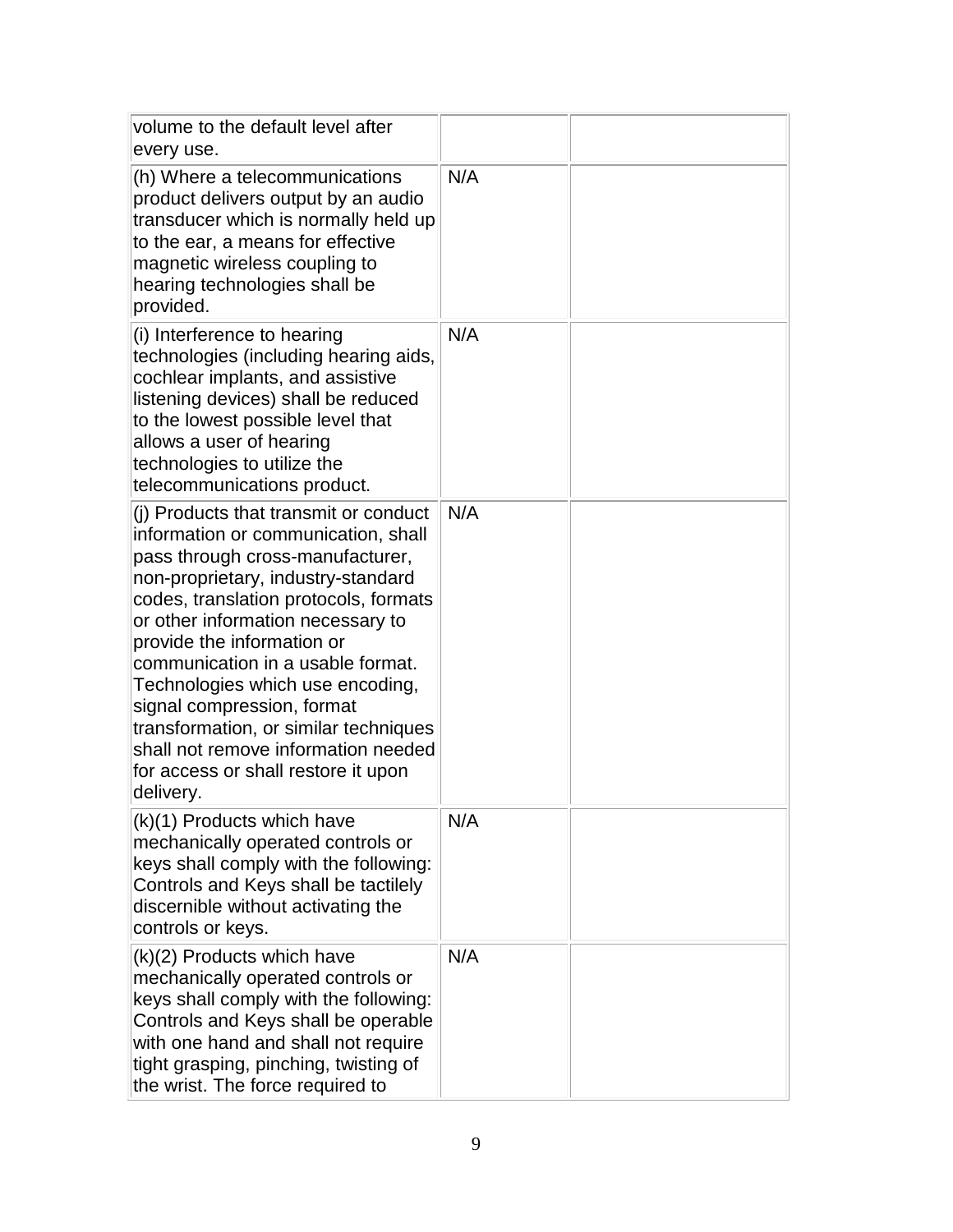| activate controls and keys shall be 5<br>Ibs. (22.2N) maximum.                                                                                                                                                                                                                           |     |  |
|------------------------------------------------------------------------------------------------------------------------------------------------------------------------------------------------------------------------------------------------------------------------------------------|-----|--|
| $(k)(3)$ Products which have<br>mechanically operated controls or<br>keys shall comply with the following:<br>If key repeat is supported, the delay<br>before repeat shall be adjustable to<br>at least 2 seconds. Key repeat rate<br>shall be adjustable to 2 seconds per<br>character. | N/A |  |
| $(k)(4)$ Products which have<br>mechanically operated controls or<br>keys shall comply with the following:<br>The status of all locking or toggle<br>controls or keys shall be visually<br>discernible, and discernible either<br>through touch or sound.                                | N/A |  |

#### *Section 1194.24 Video and Multi-media*

#### *Products – Detail*

### **VPAT™**

| <b>Criteria</b>                                                                                                                                                                                                                                                                                                                                                                                                                                                                                                               | <b>Supporting</b><br><b>Features</b> | <b>Remarks and</b><br>explanations |
|-------------------------------------------------------------------------------------------------------------------------------------------------------------------------------------------------------------------------------------------------------------------------------------------------------------------------------------------------------------------------------------------------------------------------------------------------------------------------------------------------------------------------------|--------------------------------------|------------------------------------|
| a) All analog television displays 13<br>inches and larger, and computer<br>equipment that includes analog<br>television receiver or display<br>circuitry, shall be equipped with<br>caption decoder circuitry which<br>appropriately receives, decodes,<br>and displays closed captions from<br>broadcast, cable, videotape, and<br>DVD signals. As soon as<br>practicable, but not later than July<br>1, 2002, widescreen digital<br>television (DTV) displays<br>measuring at least 7.8 inches<br>vertically, DTV sets with | N/A                                  |                                    |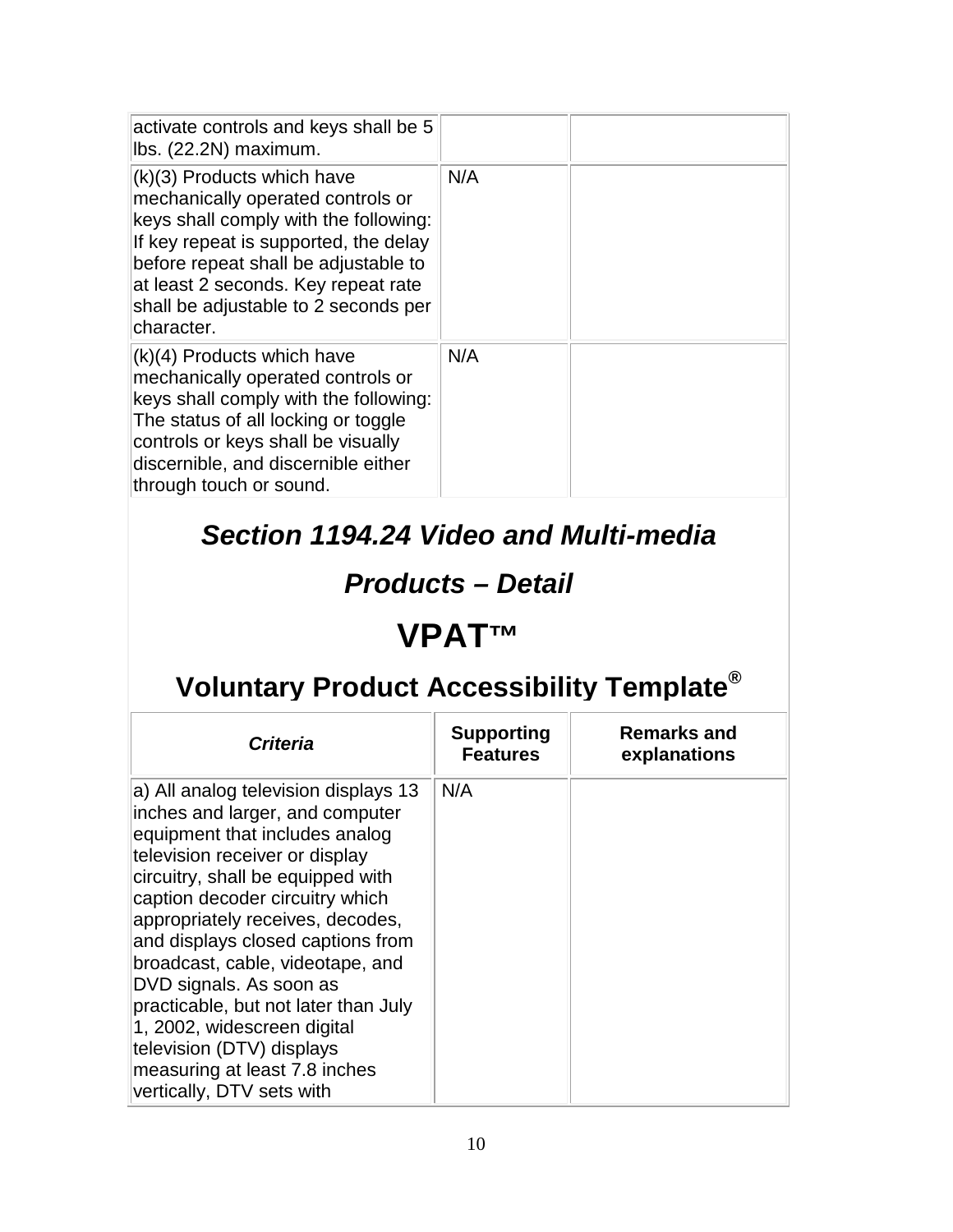| conventional displays measuring at<br>least 13 inches vertically, and<br>stand-alone DTV tuners, whether or<br>not they are marketed with display<br>screens, and computer equipment<br>that includes DTV receiver or<br>display circuitry, shall be equipped<br>with caption decoder circuitry which<br>appropriately receives, decodes,<br>and displays closed captions from<br>broadcast, cable, videotape, and<br>DVD signals. |     |  |
|------------------------------------------------------------------------------------------------------------------------------------------------------------------------------------------------------------------------------------------------------------------------------------------------------------------------------------------------------------------------------------------------------------------------------------|-----|--|
| (b) Television tuners, including<br>tuner cards for use in computers,<br>shall be equipped with secondary<br>audio program playback circuitry.                                                                                                                                                                                                                                                                                     | N/A |  |
| (c) All training and informational<br>video and multimedia productions<br>which support the agency's<br>mission, regardless of format, that<br>contain speech or other audio<br>information necessary for the<br>comprehension of the content, shall<br>be open or closed captioned.                                                                                                                                               | N/A |  |
| (d) All training and informational<br>video and multimedia productions<br>which support the agency's<br>mission, regardless of format, that<br>contain visual information<br>necessary for the comprehension<br>of the content, shall be audio<br>described.                                                                                                                                                                       | N/A |  |
| (e) Display or presentation of<br>alternate text presentation or audio<br>descriptions shall be user-<br>selectable unless permanent.                                                                                                                                                                                                                                                                                              | N/A |  |

#### *Section 1194.25 Self-Contained, Closed Products – Detail*

### **VPAT™**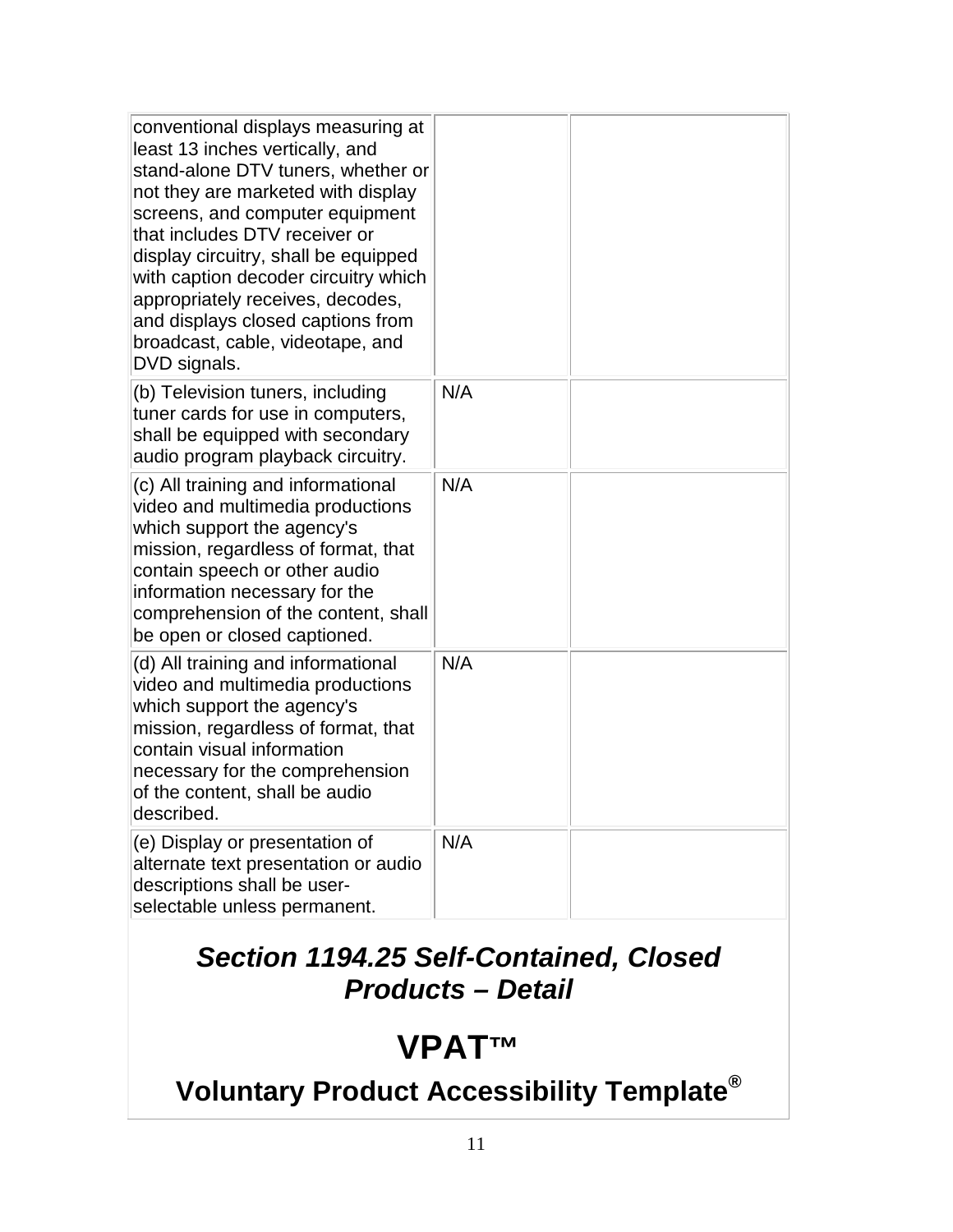| <b>Criteria</b>                                                                                                                                                                                                                                                                                                                                                    | <b>Supporting</b><br><b>Features</b> | <b>Remarks and</b><br>explanations |
|--------------------------------------------------------------------------------------------------------------------------------------------------------------------------------------------------------------------------------------------------------------------------------------------------------------------------------------------------------------------|--------------------------------------|------------------------------------|
| (a) Self contained products shall be<br>usable by people with disabilities<br>without requiring an end-user to<br>attach Assistive Technology to the<br>product. Personal headsets for<br>private listening are not Assistive<br>Technology.                                                                                                                       | N/A                                  |                                    |
| (b) When a timed response is<br>required, the user shall be alerted<br>and given sufficient time to indicate<br>more time is required.                                                                                                                                                                                                                             | N/A                                  |                                    |
| (c) Where a product utilizes<br>touchscreens or contact-sensitive<br>controls, an input method shall be<br>provided that complies with<br>§1194.23 (k) (1) through (4).                                                                                                                                                                                            | N/A                                  |                                    |
| (d) When biometric forms of user<br>identification or control are used, an<br>alternative form of identification or<br>activation, which does not require<br>the user to possess particular<br>biological characteristics, shall also<br>be provided.                                                                                                              | N/A                                  |                                    |
| (e) When products provide auditory<br>output, the audio signal shall be<br>provided at a standard signal level<br>through an industry standard<br>connector that will allow for private<br>listening. The product must provide<br>the ability to interrupt, pause, and<br>restart the audio at anytime.                                                            | N/A                                  |                                    |
| (f) When products deliver voice<br>output in a public area, incremental<br>volume control shall be provided<br>with output amplification up to a<br>level of at least 65 dB. Where the<br>ambient noise level of the<br>environment is above 45 dB, a<br>volume gain of at least 20 dB<br>above the ambient level shall be<br>user selectable. A function shall be | N/A                                  |                                    |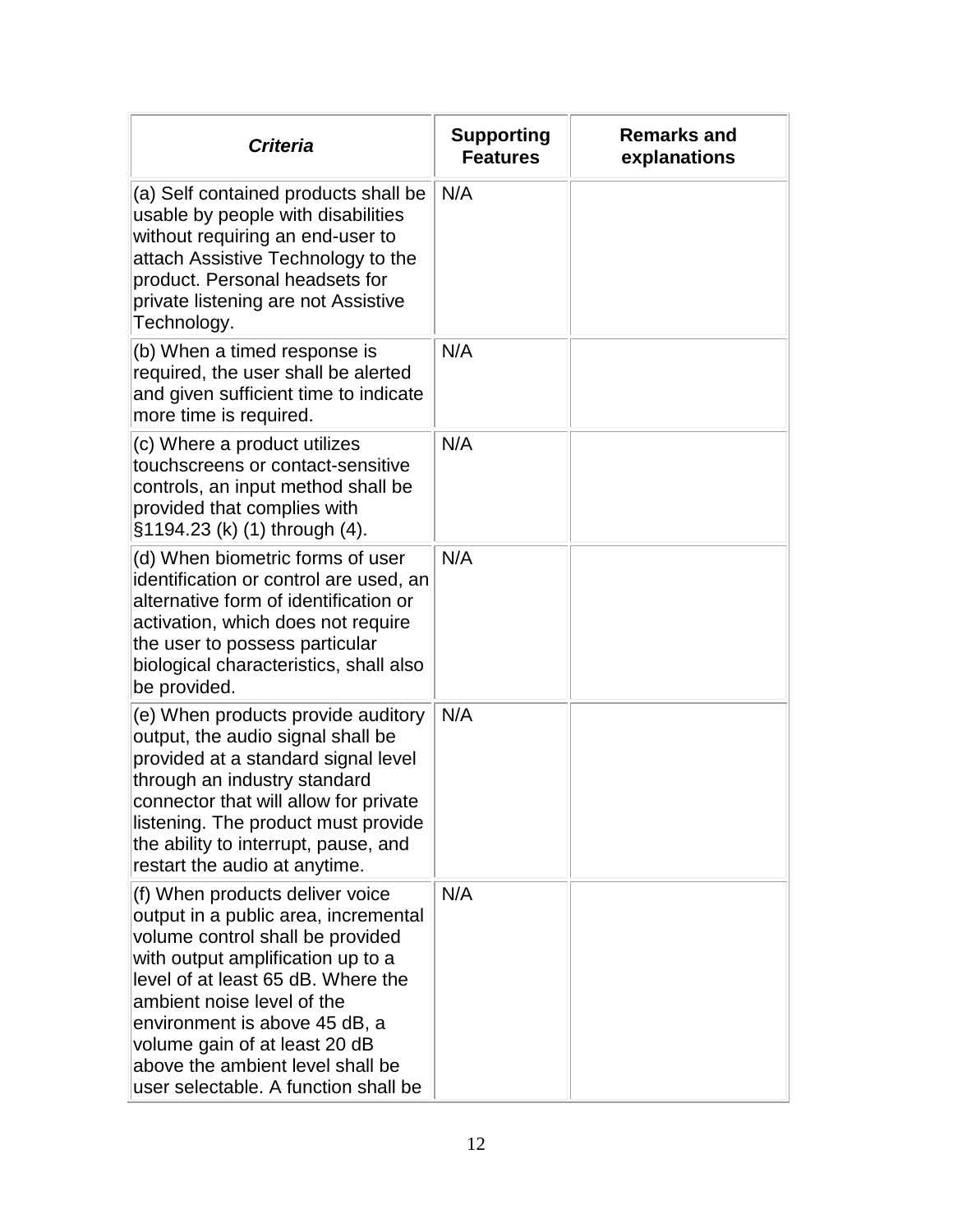| provided to automatically reset the<br>volume to the default level after<br>every use.                                                                                                                                                                                                                                                                                                                                                                                                                                                                                   |     |  |
|--------------------------------------------------------------------------------------------------------------------------------------------------------------------------------------------------------------------------------------------------------------------------------------------------------------------------------------------------------------------------------------------------------------------------------------------------------------------------------------------------------------------------------------------------------------------------|-----|--|
| (g) Color coding shall not be used<br>as the only means of conveying<br>information, indicating an action,<br>prompting a response, or<br>distinguishing a visual element.                                                                                                                                                                                                                                                                                                                                                                                               | N/A |  |
| (h) When a product permits a user<br>to adjust color and contrast<br>settings, a range of color selections<br>capable of producing a variety of<br>contrast levels shall be provided.                                                                                                                                                                                                                                                                                                                                                                                    | N/A |  |
| (i) Products shall be designed to<br>avoid causing the screen to flicker<br>with a frequency greater than 2 Hz<br>and lower than 55 Hz.                                                                                                                                                                                                                                                                                                                                                                                                                                  | N/A |  |
| (j) (1) Products which are<br>freestanding, non-portable, and<br>intended to be used in one location<br>and which have operable controls<br>shall comply with the following: The<br>position of any operable control<br>shall be determined with respect to<br>a vertical plane, which is 48 inches<br>in length, centered on the operable<br>control, and at the maximum<br>protrusion of the product within the<br>48 inch length on products which<br>are freestanding, non-portable, and<br>intended to be used in one location<br>and which have operable controls. | N/A |  |
| $(i)(2)$ Products which are<br>freestanding, non-portable, and<br>intended to be used in one location<br>and which have operable controls<br>shall comply with the following:<br>Where any operable control is 10<br>inches or less behind the reference<br>plane, the height shall be 54 inches<br>maximum and 15 inches minimum<br>above the floor.                                                                                                                                                                                                                    | N/A |  |
| $(j)(3)$ Products which are<br>freestanding, non-portable, and                                                                                                                                                                                                                                                                                                                                                                                                                                                                                                           | N/A |  |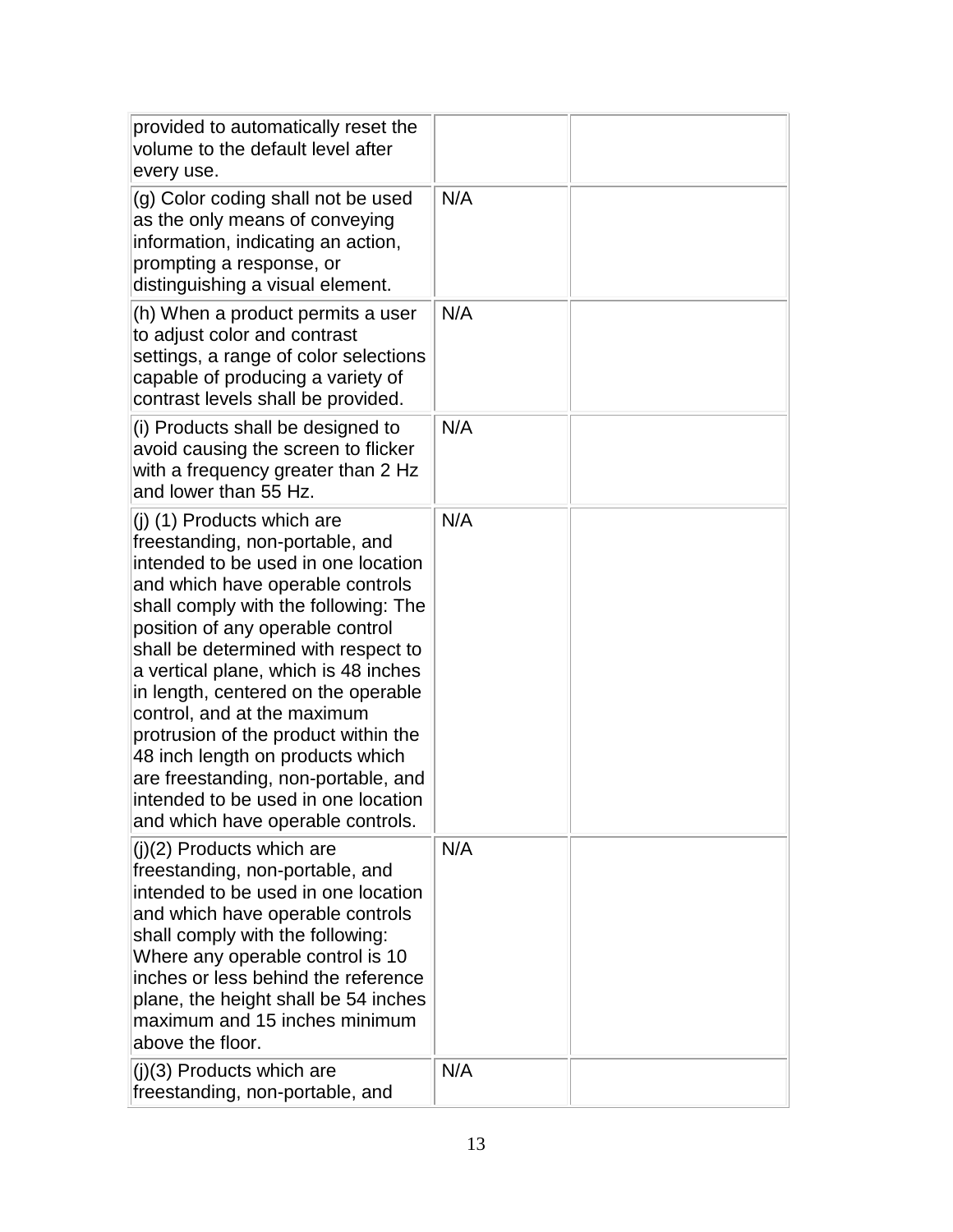| intended to be used in one location<br>and which have operable controls<br>shall comply with the following:<br>Where any operable control is more<br>than 10 inches and not more than<br>24 inches behind the reference<br>plane, the height shall be 46 inches<br>maximum and 15 inches minimum<br>above the floor. |     |  |
|----------------------------------------------------------------------------------------------------------------------------------------------------------------------------------------------------------------------------------------------------------------------------------------------------------------------|-----|--|
| $(1)(4)$ Products which are<br>freestanding, non-portable, and<br>intended to be used in one location<br>and which have operable controls<br>shall comply with the following:<br>Operable controls shall not be more<br>than 24 inches behind the<br>reference plane.                                                | N/A |  |

### *Section 1194.26 Desktop and Portable*

### *Computers – Detail*

### **VPAT™**

| <b>Criteria</b>                                                                                                                                                                                                                                       | <b>Supporting</b><br><b>Features</b> | <b>Remarks and</b><br>explanations |
|-------------------------------------------------------------------------------------------------------------------------------------------------------------------------------------------------------------------------------------------------------|--------------------------------------|------------------------------------|
| (a) All mechanically operated<br>controls and keys shall comply with<br>§1194.23 (k) (1) through (4).                                                                                                                                                 | N/A                                  |                                    |
| (b) If a product utilizes<br>touchscreens or touch-operated<br>controls, an input method shall be<br>provided that complies with<br>§1194.23 (k) (1) through (4).                                                                                     | N/A                                  |                                    |
| (c) When biometric forms of user<br>identification or control are used, an<br>alternative form of identification or<br>activation, which does not require<br>the user to possess particular<br>biological characteristics, shall also<br>be provided. | N/A                                  |                                    |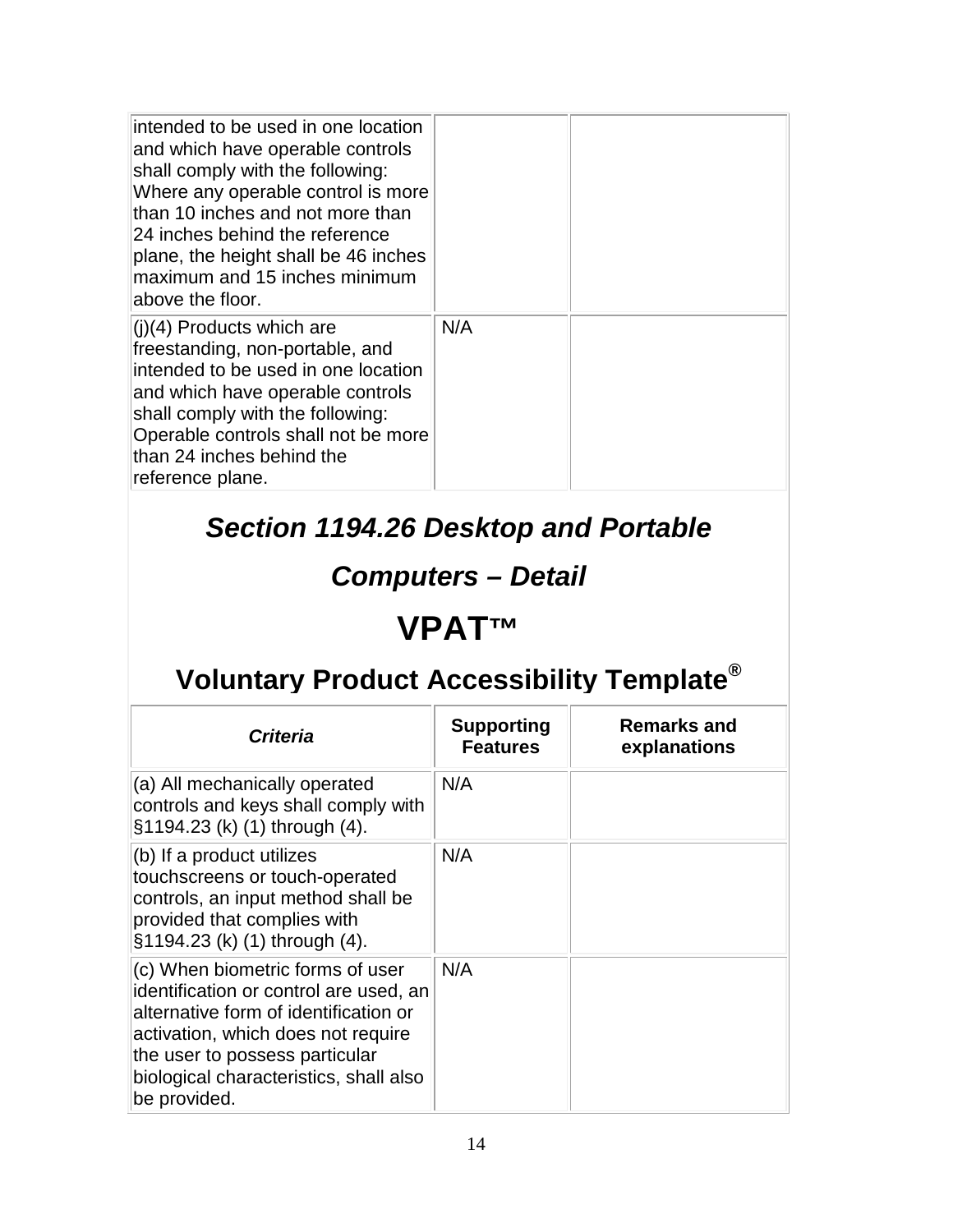| (d) Where provided, at least one of<br>each type of expansion slots, ports<br>and connectors shall comply with<br>publicly available industry<br>standards                                                                                                                                                                          | N/A                                                                                    |                                                                                                                                                                                                                        |
|-------------------------------------------------------------------------------------------------------------------------------------------------------------------------------------------------------------------------------------------------------------------------------------------------------------------------------------|----------------------------------------------------------------------------------------|------------------------------------------------------------------------------------------------------------------------------------------------------------------------------------------------------------------------|
| <b>Section 1194.31 Functional Performance</b>                                                                                                                                                                                                                                                                                       |                                                                                        |                                                                                                                                                                                                                        |
|                                                                                                                                                                                                                                                                                                                                     | Criteria - Detail                                                                      |                                                                                                                                                                                                                        |
|                                                                                                                                                                                                                                                                                                                                     | VPAT™                                                                                  |                                                                                                                                                                                                                        |
| Voluntary Product Accessibility Template <sup>®</sup>                                                                                                                                                                                                                                                                               |                                                                                        |                                                                                                                                                                                                                        |
| <b>Criteria</b>                                                                                                                                                                                                                                                                                                                     | <b>Supporting</b><br><b>Features</b>                                                   | <b>Remarks and</b><br>explanations                                                                                                                                                                                     |
| (a) At least one mode of operation<br>and information retrieval that does<br>not require user vision shall be<br>provided, or support for Assistive<br>Technology used by people who<br>are blind or visually impaired shall<br>be provided.                                                                                        | Supports when<br>combined with<br>compatible<br><b>Assistive</b><br>Technology<br>(AT) | Esri Roads and<br><b>Highways for Desktop</b><br>may be used with<br>Assistive Technology,<br>however, some aspects<br>of a map are inherently<br>visual / graphical and<br>cannot be adequately<br>represented in AT. |
| (b) At least one mode of operation<br>and information retrieval that does<br>not require visual acuity greater<br>than 20/70 shall be provided in<br>audio and enlarged print output<br>working together or independently,<br>or support for Assistive Technology<br>used by people who are visually<br>impaired shall be provided. | Supports when<br>combined with<br>compatible<br><b>Assistive</b><br>Technology<br>(AT) | Esri Roads and<br><b>Highways for Desktop</b><br>may be used with<br>Assistive Technology,<br>however, some aspects<br>of a map are inherently<br>visual / graphical and<br>cannot be adequately<br>represented in AT. |
| (c) At least one mode of operation<br>and information retrieval that does<br>not require user hearing shall be<br>provided, or support for Assistive<br>Technology used by people who<br>are deaf or hard of hearing shall be<br>provided                                                                                           | <b>Supports</b>                                                                        | There is no reliance on<br>hearing to operate.                                                                                                                                                                         |
| (d) Where audio information is<br>important for the use of a product,                                                                                                                                                                                                                                                               | N/A                                                                                    | There is no reliance on<br>hearing to operate.                                                                                                                                                                         |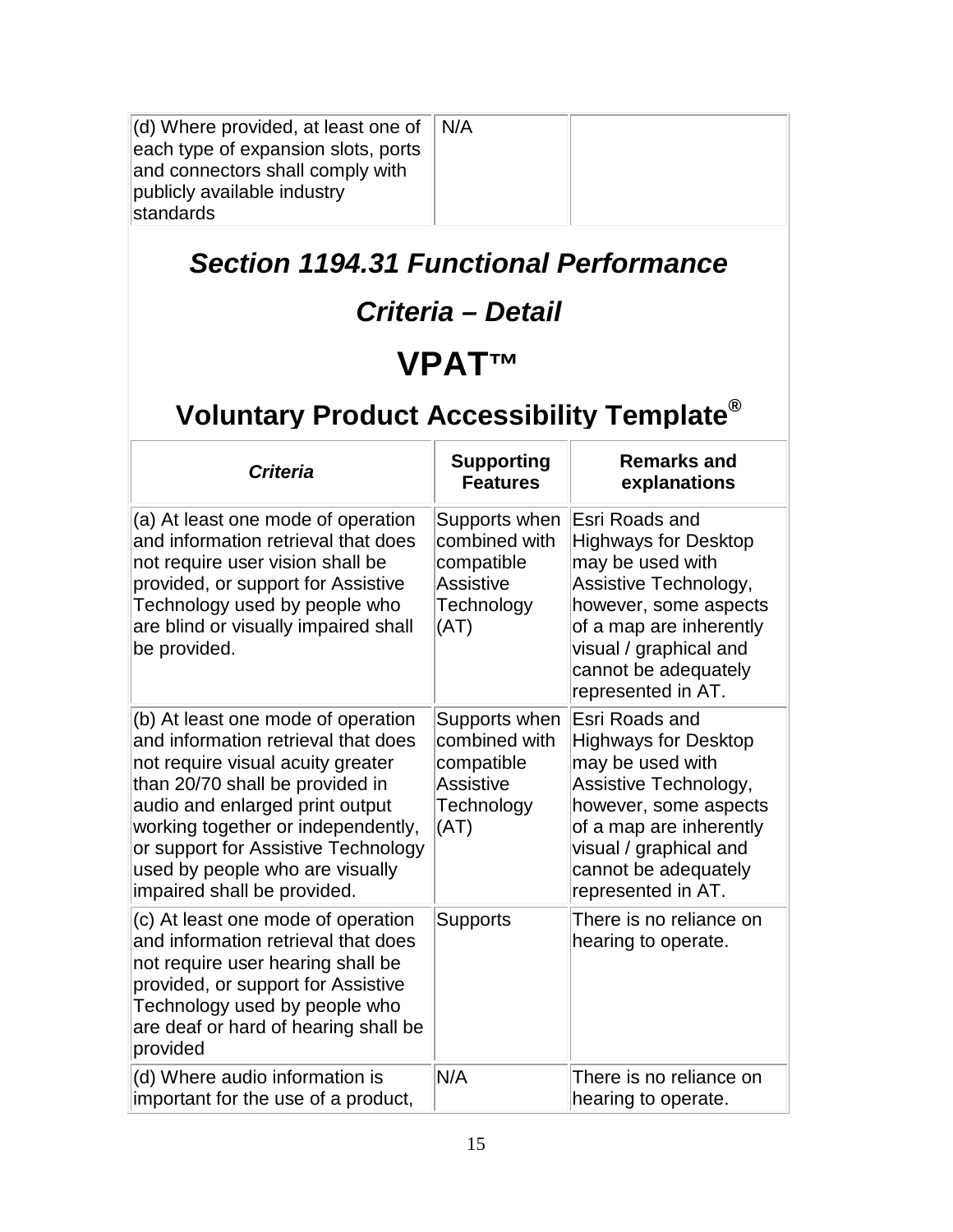| at least one mode of operation and<br>information retrieval shall be<br>provided in an enhanced auditory<br>fashion, or support for assistive<br>hearing devices shall be provided.                                      |                 |                                                                                                                                                                                                                                     |
|--------------------------------------------------------------------------------------------------------------------------------------------------------------------------------------------------------------------------|-----------------|-------------------------------------------------------------------------------------------------------------------------------------------------------------------------------------------------------------------------------------|
| (e) At least one mode of operation<br>and information retrieval that does<br>not require user speech shall be<br>provided, or support for Assistive<br>Technology used by people with<br>disabilities shall be provided. | Supports        | There is no reliance on<br>speech to operate.                                                                                                                                                                                       |
| (f) At least one mode of operation<br>and information retrieval that does<br>not require fine motor control or<br>simultaneous actions and that is<br>operable with limited reach and<br>strength shall be provided.     | <b>Supports</b> | Operation and<br>information retrieval is<br>dependent on operating<br>system settings and<br>configurations. The<br>software supports<br>operating systems and<br>configurations designed<br>to assist user with<br>accessibility. |

*Section 1194.41 Information, Documentation* 

#### *and Support – Detail*

# **VPAT™**

| <b>Criteria</b>                                                                                                                                        | <b>Supporting</b><br><b>Features</b> | <b>Remarks and</b><br>explanations                                                                                                                                                                        |
|--------------------------------------------------------------------------------------------------------------------------------------------------------|--------------------------------------|-----------------------------------------------------------------------------------------------------------------------------------------------------------------------------------------------------------|
| (a) Product support documentation<br>provided to end-users shall be<br>made available in alternate formats<br>upon request, at no additional<br>charge | Supports with<br>exceptions          | Most product<br>documentation is<br>available on the Esri<br>Website to customers for<br>no additional charge.<br><b>Generally product</b><br>documentation is<br>available in a HTML web-<br>page format |
| (b) End-users shall have access to<br>a description of the accessibility                                                                               | Supports with<br>exceptions          | Accessibility and<br>compatibility features of                                                                                                                                                            |